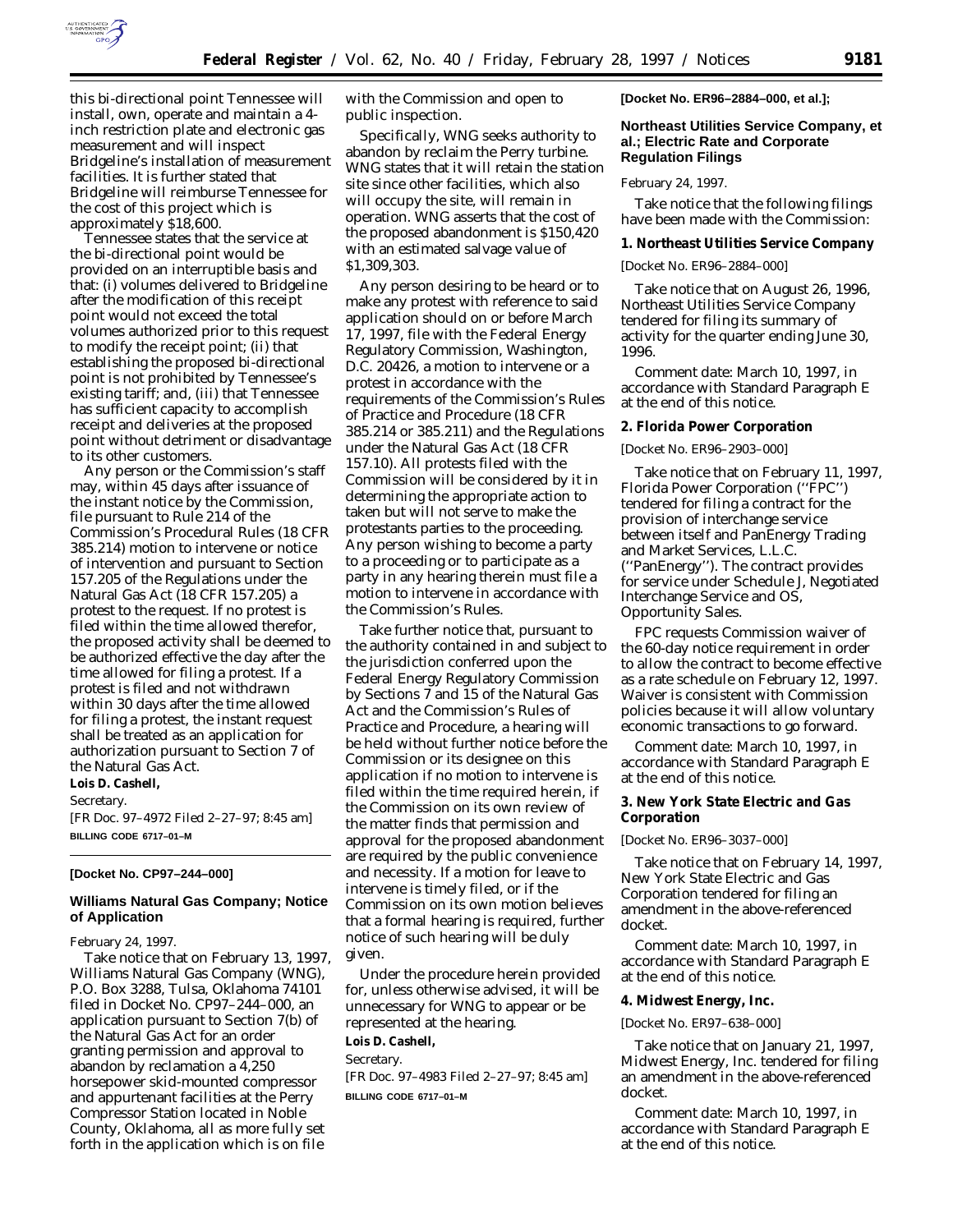**5. UtiliCorp United, Inc.**

[Docket No. ER97–667–000] Take notice that on February 13, 1997, UtiliCorp United, Inc. tendered for filing further amendments to its filing in this

docket. *Comment date:* March 10, 1997, in accordance with Standard Paragraph E at the end of this notice.

### **6. New England Power Company**

[Docket No. ER97–855–000]

Take notice that on February 13, 1997, New England Power Company submitted an amendment to its filing in this docket.

*Comment date:* March 10, 1997, in accordance with Standard Paragraph E at the end of this notice.

# **7. South Carolina Electric & Gas Company**

[Docket No. ER97–947–000]

Take notice that on February 10, 1997, South Carolina Electric & Gas Company tendered for filing an amendment in the above-referenced docket.

*Comment date:* March 10, 1997, in accordance with Standard Paragraph E at the end of this notice.

### **8. Florida Power Corporation**

[Docket No. ER97–1233–000]

Take notice that on February 10, 1997, Florida Power Corporation (''Florida Power'') tendered for filing an amendment to its filing of January 14, 1997, in Docket No. ER97–1233–000. The amendment requests Commission waiver of its notice requirement and requests an effective date of January 15, 1997, for agreements providing for the construction and operation of facilities for the City of Bartow, Florida.

*Comment date:* March 10, 1997, in accordance with Standard Paragraph E at the end of this notice.

## **9. Central Hudson Gas & Electric Corporation**

[Docket No. ER97–1289–000]

Take notice that on February 7, 1997, Central Hudson Gas & Electric Corporation tendered for filing an amendment in the above-referenced docket.

*Comment date:* March 10, 1997, in accordance with Standard Paragraph E at the end of this notice.

# **10. Central Hudson Gas & Electric Corporation**

[Docket No. ER97–1290–000]

Take notice that on February 7, 1997, Central Hudson Gas & Electric Corporation tendered for filing an amendment in the above-referenced docket.

*Comment date:* March 10, 1997, in accordance with Standard Paragraph E at the end of this notice.

**11. Central Hudson Gas & Electric Corporation**

[Docket No. ER97–1291–000]

Take notice that on February 7, 1997, Central Hudson Gas & Electric Corporation tendered for filing an amendment in the above-referenced docket.

*Comment date:* March 10, 1997, in accordance with Standard Paragraph E at the end of this notice.

**12. Central Hudson Gas & Electric Corporation**

[Docket No. ER97–1292–000]

Take notice that on February 7, 1997, Central Hudson Gas & Electric Corporation tendered for filing an amendment in the above-referenced docket.

*Comment date:* March 10, 1997, in accordance with Standard Paragraph E at the end of this notice.

**13. Central Hudson Gas & Electric Corporation**

[Docket No. ER97–1293–000]

Take notice that on February 7, 1997, Central Hudson Gas & Electric Corporation tendered for filing an amendment in the above-referenced docket.

*Comment date:* March 10, 1997, in accordance with Standard Paragraph E at the end of this notice.

**14. Baltimore Gas & Electric Company**

[Docket No. ER97–1355–000]

Take notice that on February 14, 1997, Baltimore Gas & Electric Company tendered for filing an amendment in the above-referenced docket.

*Comment date:* March 10, 1997, in accordance with Standard Paragraph E at the end of this notice.

**15. Montana Power Company**

[Docket No. ER97–1474–000]

Take notice that on February 5, 1997, Montana Power Company tendered for filing an amendment in the abovereferenced docket.

*Comment date:* March 10, 1997, in accordance with Standard Paragraph E at the end of this notice.

**16. Florida Power & Light Company**

[Docket No. ER97–1588–000]

On February 10, 1997, Florida Power & Light Company, filed Service Agreements with Electric Clearinghouse, Inc., Federal Energy Sales, Inc., South Carolina Electric & Gas Company, TransCanada Energy

Ltd., The Power Company of America, L.P., Utilities Commission, City of New Smyrna Beach, Florida, Enron Power Marketing, Inc., Jacksonville Electric Authority, Orlando Utilities Commission and City of Vero Beach, Florida for service pursuant to Tariff No. 1 for Sales of Power and Energy by Florida Power & Light. FPL requests that each Service Agreement be made effective on January 10, 1997.

*Comment date:* March 10, 1997, in accordance with Standard Paragraph E at the end of this notice.

**17. Pennsylvania Power & Light Company**

[Docket No. ER97–1595–000]

Take notice that on February 10, 1997, Pennsylvania Power & Light Company (PP&L), filed a Service Agreement dated February 3, 1997, with Plum Street Energy Marketing, Inc. (Plum Street) under PP&L's FERC Electric Tariff, Original Volume No. 1. The Service Agreement adds Plum Street as an eligible customer under the Tariff.

PP&L requests an effective date of February 10, 1997, for the Service Agreement.

PP&L states that copies of this filing have been supplied to Plum Street and to the Pennsylvania Public Utility Commission.

*Comment date:* March 10, 1997, in accordance with Standard Paragraph E at the end of this notice.

**18. Pennsylvania Power & Light Company**

[Docket No. ER97–1596–000]

Take notice that on February 10, 1997, Pennsylvania Power & Light Company (PP&L), filed a Service Agreement dated February 6, 1997 with Tosco Power, Inc. (Tosco) under PP&L's FERC Electric Tariff, Original Volume No. 1. The Service Agreement adds Tosco as an eligible customer under the Tariff.

PP&L requests an effective date of February 10, 1997, for the Service Agreement.

PP&L states that copies of this filing have been supplied to Tosco and to the Pennsylvania Public Utility Commission.

*Comment date:* March 10, 1997, in accordance with Standard Paragraph E at the end of this notice.

**19. Arizona Public Service Company**

[Docket No. ER97–1597–000]

Take notice that on February 11, 1997, Arizona Public Service Company (APS), tendered for filing a Service Agreement to provide Non-Firm Point-to-Point Transmission Service under APS' Open Access Transmission Tariff filed in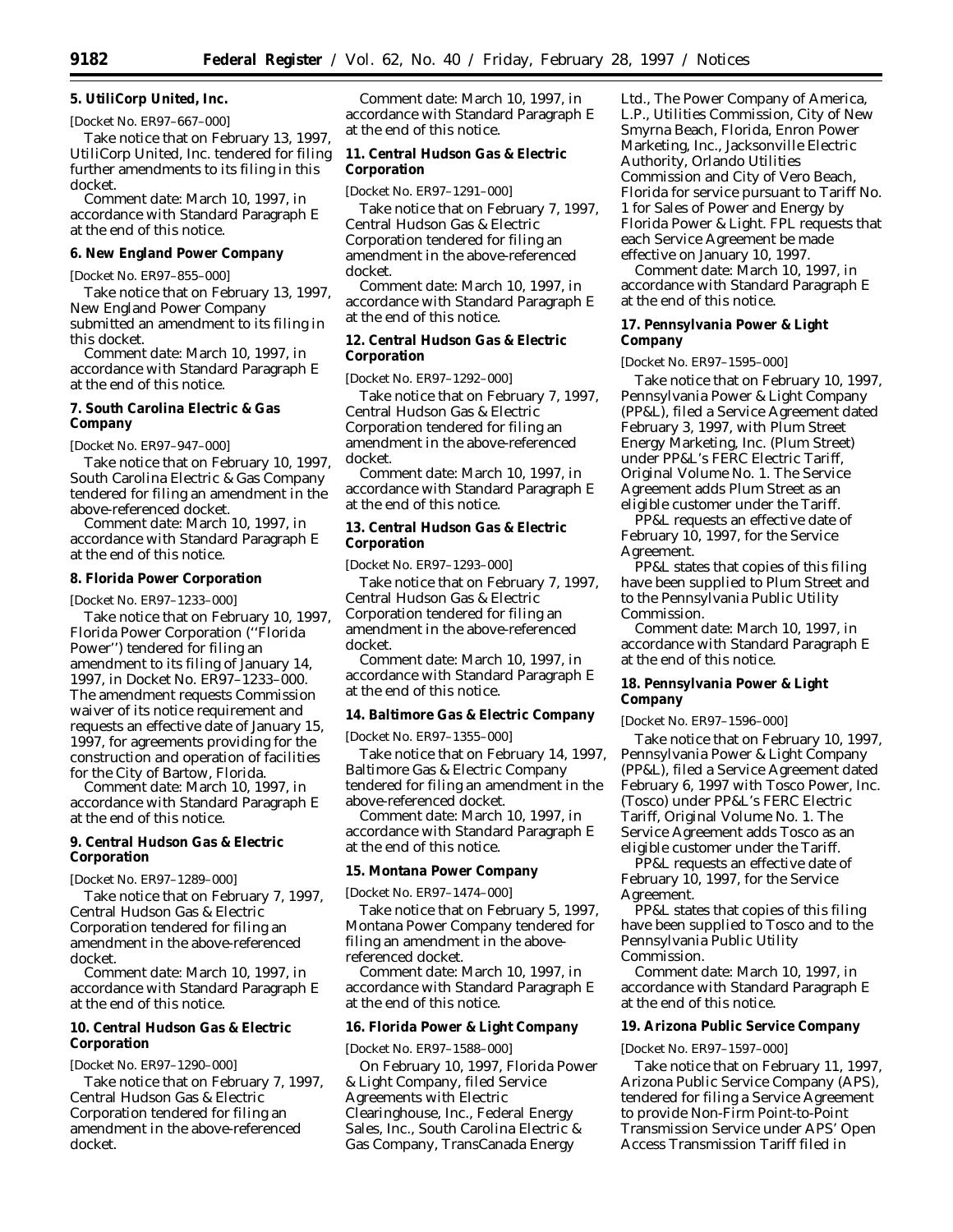Compliance with FERC Order No. 888 with UtiliCorp United Inc. (UtiliCorp), Illinova Power Marketing, Inc. (Illinova) and Citizens Lehman Power Sales (Citizens).

A copy of this filing has been served on UtiliCorp, Illinova, Citizens and the Arizona Corporation Commission.

*Comment date:* March 10, 1997, in accordance with Standard Paragraph E at the end of this notice.

#### **20. Illinois Power Company**

[Docket No. ER97–1598–000]

Take notice that on February 10, 1997, Illinois Power Company (''Illinois Power''), 500 South 27th Street, Decatur, Illinois 62526, tendered for filing a Power Sales Tariff, Service Agreement under which Northern Indiana Public Service Company will take service under Illinois Power Company's Power Sales Tariff. The agreements are based on the Form of Service Agreement in Illinois Power's tariff.

Illinois Power has requested an effective date of February 1, 1997.

*Comment date:* March 10, 1997, in accordance with Standard Paragraph E at the end of this notice.

#### **21. Illinois Power Company**

[Docket No. ER97–1599–000]

Take notice that on February 10, 1997, Illinois Power Company (''Illinois Power''), 500 South 27th Street, Decatur, Illinois 62526, tendered for filing a Power Sales Tariff, Service Agreement under which CNG Power Services Corporation will take service under Illinois Power Company's Power Sales Tariff. The agreements are based on the Form of Service Agreement in Illinois Power's tariff.

Illinois Power has requested an effective date of February 1, 1997.

*Comment date:* March 10, 1997, in accordance with Standard Paragraph E at the end of this notice.

### **22. Illinois Power Company**

[Docket No. ER97–1600–000]

Take notice that on February 10, 1997, Illinois Power Company (''Illinois Power''), 500 South 27th Street, Decatur, Illinois 62526, tendered for filing a Power Sales Tariff, Service Agreement under which WPS Energy Services, Inc. will take service under Illinois Power Company's Power Sales Tariff. The agreements are based on the Form of Service Agreement in Illinois Power's tariff.

Illinois Power has requested an effective date of February 1, 1997.

*Comment date:* March 10, 1997, in accordance with Standard Paragraph E at the end of this notice.

**23. Interstate Power Company**

[Docket No. ER97–1601–000]

Take notice that on February 10, 1997, Interstate Power Company (IPW), tendered for filing a Power Sales Service Agreement between IPW Federal Energy Sales, Inc. Under the Agreement, IPW will sell Capacity & Energy to Federal Energy Sales, Inc., as agreed to by both companies.

*Comment date:* March 10, 1997, in accordance with Standard Paragraph E at the end of this notice.

### **24. Interstate Power Company**

[Docket No. ER97–1602–000]

Take notice that on February 10, 1997, Interstate Power Company (IPW), tendered for filing a Power Sales Service Agreement between IPW and The Power Company of America, L.P. Under the Agreement, IPW will sell Capacity & Energy to The Power Company of America, L.P., as agreed to by both companies.

*Comment date:* March 10, 1997, in accordance with Standard Paragraph E at the end of this notice.

## **25. Wisconsin Public Service Corporation**

[Docket No. ER97–1603–000]

Take notice that on February 10, 1997, Wisconsin Public Service Corporation, tendered for filing an executed service agreement with American Electric Power Service Corp. under its CS–1 Coordination Sales Tariff.

*Comment date:* March 10, 1997, in accordance with Standard Paragraph E at the end of this notice.

#### **26. Niagara Mohawk Power Corporation**

[Docket No. ER97–1604–000]

Take notice that on February 10, 1997, Niagara Mohawk Power Corporation (NMPC), tendered for filing with the Federal Energy Regulatory Commission an executed Transmission Service Agreement between NMPC and Virginia Electric and Power Company. This Transmission Service Agreement specifies that Virginia Electric and Power Company has signed on to and has agreed to the terms and conditions of NMPC's Open Access Transmission Tariff as filed in Docket No. OA96–194– 000. This Tariff filed with FERC on July 9, 1996, will allow NMPC and Virginia Electric and Power Company to enter into separately scheduled transactions under which NMPC will provide transmission service for Virginia Electric and Power Company as the parties may mutually agree.

NMPC requests an effective date of January 29, 1997. NMPC has requested

waiver of the notice requirements for good cause shown.

NMPC has served copies of the filing upon the New York State Public Service Commission and Virginia Electric and Power Company.

*Comment date:* March 10, 1997, in accordance with Standard Paragraph E at the end of this notice.

# **27. Boston Edison Company**

[Docket No. ER97–1605–000]

Take notice that on February 10, 1997, Boston Edison Company (Boston Edison), tendered for filing a Service Agreement under Original Volume No. 8, FERC Order No. 888 Tariff (Tariff) for Pittsfield Generating Company (Pittsfield). Boston Edison requests that the Service Agreement become effective as of February 1, 1997.

Edison states that it has served a copy of this filing on Pittsfield and the Massachusetts Department of Public Utilities.

*Comment date:* March 10, 1997, in accordance with Standard Paragraph E at the end of this notice.

**28. South Carolina Electric & Gas Company**

[Docket No. ER97–1606–000]

Take notice that on February 10, 1997, South Carolina Electric & Gas Company (SCE&G), submitted service agreements establishing Florida Power & Light Company (FPL) and WPS Energy Services, Inc. (WPS) as customers under the terms of SCE&G's Open Access Transmission Tariff.

SCE&G requests an effective date of one day subsequent to the filing of the service agreements. Accordingly, SCE&G requests waiver of the Commission's notice requirements. Copies of this filing were served upon FPL, WPS, and the South Carolina Public Service Commission.

*Comment date:* March 10, 1997, in accordance with Standard Paragraph E at the end of this notice.

# **29. Kansas City Power & Light Company**

[Docket No. ER97–1607–000]

Take notice that on February 10, 1997, Kansas City Power & Light Company (KCPL), tendered for filing a Service Agreement dated January 13, 1997, between KCPL and Southern Energy Trading and Marketing, Inc. (Southern). KCPL proposes an effective date of January 13, 1997, and requests waiver of the Commission's notice requirement. This Agreement provides for the rates and charges for Non-Firm Transmission service between KCPL and Southern.

In its filing, KCPL states that the rates included in the above-mentioned